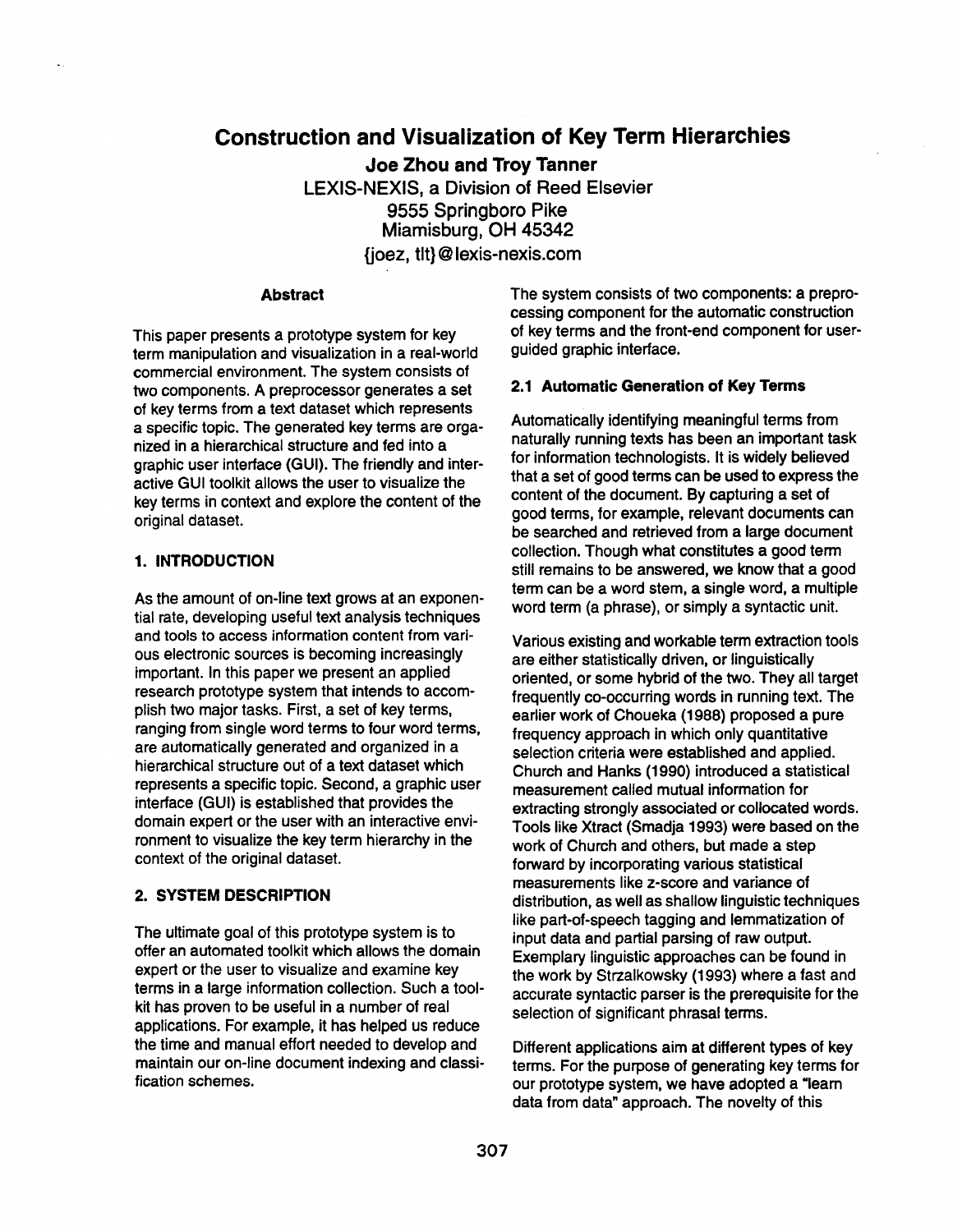approach lies in the automatic comparison of two sample datasets, a topic focused dataset based on a predefined topic and a larger and more general base dataset. The focused dataset is created by the domain expert either through a submission of an on-line search or through a compilation of documents from a specific source. The construction of the corresponding base dataset is performed by pulling documents out of a number of sources, such as news wires, newspapers, magazines and legal databases. The intention is to make the resulted corpora cover a much greater variety of topics or domain subjects than the focused dataset.

To identify interesting word patterns in both samples a set of statistical measures are applied. The identification of single word terms is based on the variation of a t-test. Two-word terms are captured through the computation of mutual information (Church et al. 1991), and an extension of mutual information assists in extracting three-word and four-word terms. Once the significant terms of these four types are identified, a comparison algorithm is applied to differentiate terms across the two samples. If significant changes in the values of certain statistical variables are detected, associated terms are selected from the focused sample and included in the final generated lists. (For a complete description of the algorithm and preliminary experiments, please refer to Zhou and Dapkus 1995.)

# **2.2 Graphic User Interface (GUI)**

We view our prototype system as a means to achieve information visualization. Analogous to scientific visualization that allows scientists to make sense out of intellectually large data collections, information visualization aims at organizing large information spaces so that information technologists can visualize what is out there and how various parts are related to each other (Robertson et al. 1991). The guiding principle for building the GUI component of our prototype system is to automate the manual process of capturing information content out of large document collections.

### **2.2.1 General Presentation**

The design of the GUI component relies on a number of well understood elements which include a suggestive graphic design and a direct manipulation metaphor to achieve an easy-to-learn user interface. The layout of the graphic design is

intended to facilitate the quick comprehension of the displayed information. The GUI component is divided into two main areas, one for interacting with key terms structures and one for browsing targeted document collections.

The following descriptions should be viewed together with the appropriate figures of the GUI component. Figure 1, attached at the end of the paper, represents the overall GUI picture. Figures 2 and 3 capture the area where the interaction with the key term structures occurs. Figures 4 and 5 present the area for document browsing and key terms selection. The topic illustrated in the figures is the legal topic "Medical Malpractice".

# **2.2.2 Term Access Mechanism**

The left area of the GUI component (see figures 2 and 3) is devoted to selecting, retrieving and operating on the key terms generated by the preprocessing component of the prototype system. As can be seen, the key terms, ranging from single word terms to four word terms, are organized in a tree structure. The tree is a two dimensional visualization of the term hierarchy. Single word terms are represented as root nodes and multiple word terms can be positioned uniformly below the parent node in the term hierarchy. The goal of the visualization is to present the key term lists in such a way that a high percentage of the hierarchy is visible with minimal scrolling.



Figure 2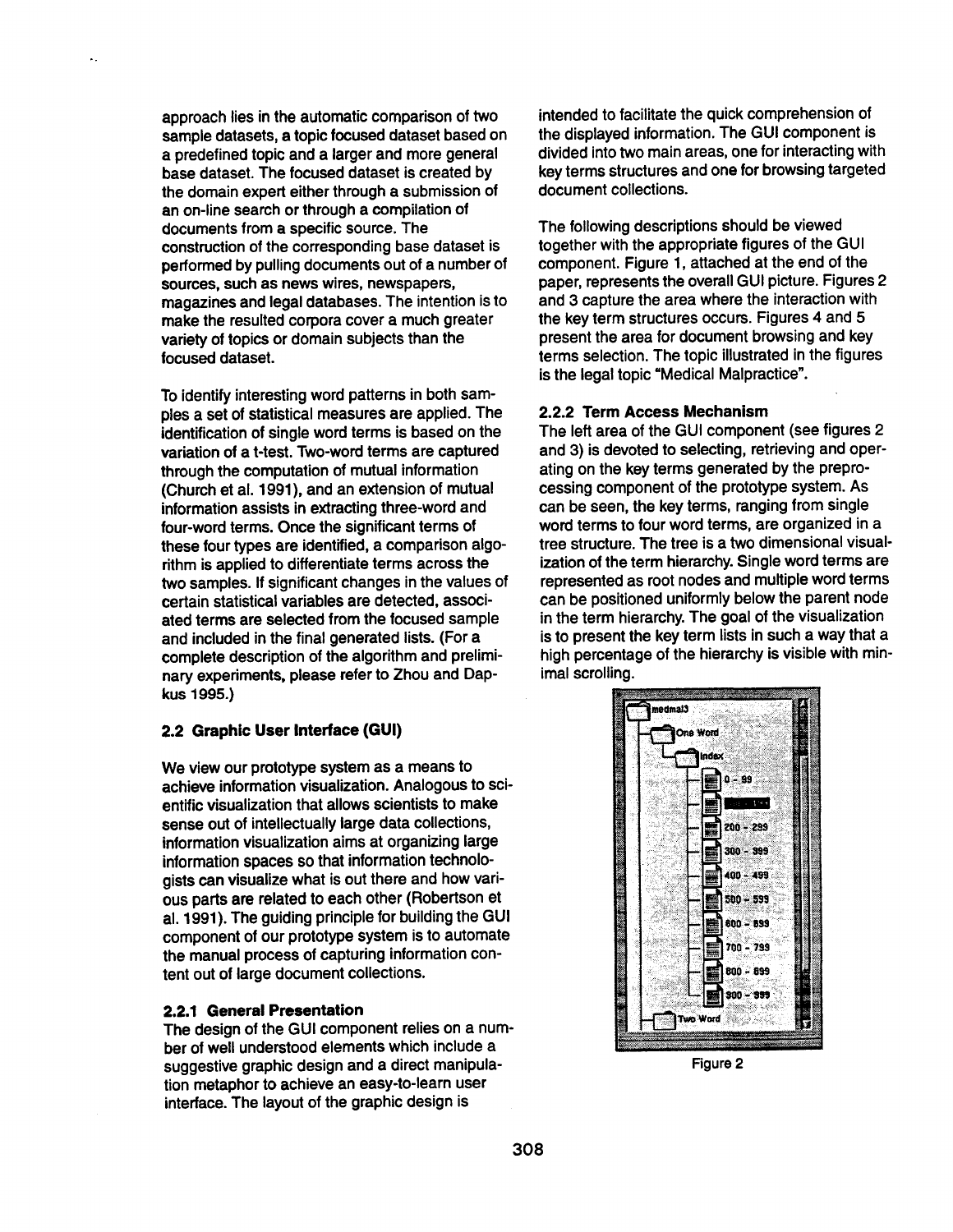The user interaction is structured around term retrieval and navigation as the top level user interactions. The retrieval of the key terms is treated as an iterative process in which the user may select single world terms from the term hierarchy and navigate to multiple word terms accordingly.

The user begins term navigation by selecting from a list of available topics. In this case, the legal topic "Medical Malpractice" (i.e., medmal3) is selected (see figure 2). Often data structures are organized linearly by some metric. Frequency of key term usage is the metric used to organize and partition the term hierarchy in an ascending numerical order. The partitioning is necessary as it is difficult to accommodate the large ratio of the term hierarchy on the screen. Currently, each partition contains 100 root nodes (or folders), representing single word terms. Once a partition has been selected, the corresponding document collection is loaded into the document browser. The browser provides the user with the ability to quickly navigate through the document collection to locate relevant key terms.



#### Figure 3

The primary interaction with the key term hierarchy is accomplished by direct manipulation of the tree visualization. The user can select individual nodes in the tree structure by pointing and clicking the corresponding folders. When selecting nodes with children, the tree will expand, resulting in the display of multiple word terms of the root key term. For Figure 4

example, when "malpractice" is selected as the root key term, a list of multiple word terms will be displayed including multiple key terms such as "medical malpractice", "malpractice cases", "medical malpractice action", "medical malpractice claims", "limitations for medical malpractice", etc. (see figure 3)

Functionality to shrink and collapse subtrees is also in place. When a term is selected from the tree, a corresponding term lookup is conducted on the document collection to locate the selected term within the currently displayed document. Documents representing the four highest frequencies for the selected term will be displayed first. Upon location the selected term is always highlighted within the document browser.

# **2.2.3 Document Browsing Mechanism**

The right area of the GUI component (see figures 4 and 5) is occupied by the document browser. The design of the document browser is intended to provide an easy-to-learn interface for the management and manipulation of the document collection. There are three subwindows: the document identifier window, the document window and the navigation window. The document identifier window identifies the document that is currently displayed in the document window. It shows the document id and the total frequency of the selected key term in the document collection. The document window provides a view of the content of the targeted document (see figure 4).

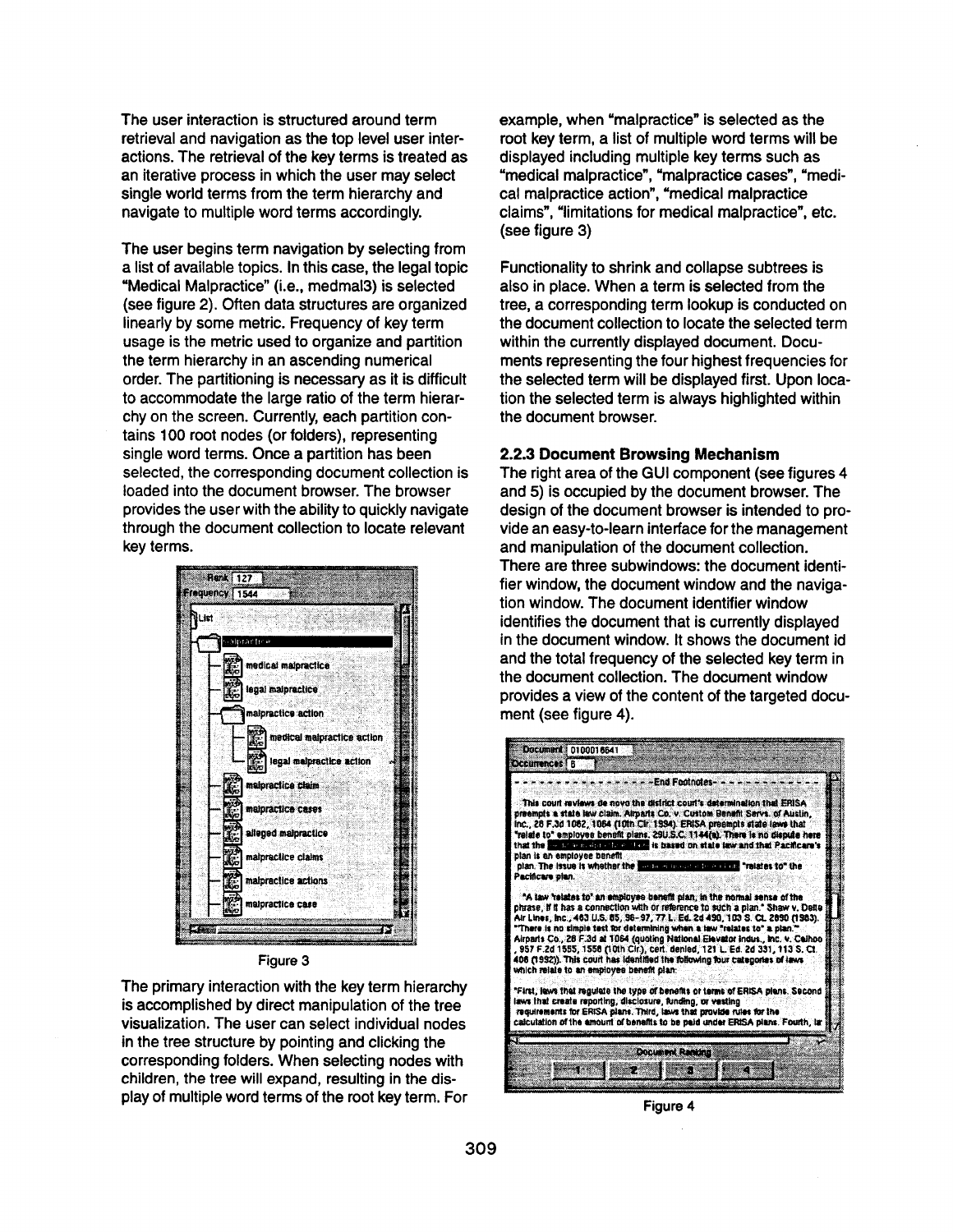The user can move through the document by making use of the scroll bar, document buttons in the navigation window, or by dragging the mouse up and down while depressing the middle mouse button. The user can copy relevant key terms to a holding area by selecting "Edit" from the menubar. The user is presented with a popup dialog for importing the selected key terms (see figure 5). The navigation window enables the user to navigate through the documents to view the selected key terms in context. In addition, the user is provided with information regarding term frequencies and term relevance ranking scores.

 $\ddot{\phantom{a}}$ 

| æle Edn                         |  |
|---------------------------------|--|
|                                 |  |
| maipractice                     |  |
| medical malpractice             |  |
| medical malpractice claim       |  |
| medical malpractice suit        |  |
| action for medical malpractice  |  |
| action for medical malpractica  |  |
| negligent                       |  |
|                                 |  |
| wronaful death                  |  |
| Insurance company               |  |
| emational distress              |  |
| dalibarate indifference         |  |
| haalin maintenance organization |  |
| legal malpractice action        |  |
|                                 |  |
|                                 |  |
|                                 |  |
|                                 |  |
|                                 |  |
| man<br>(ಕರ್ನಾಟ                  |  |
|                                 |  |
|                                 |  |
|                                 |  |

#### **Figure 5**

#### **2.2.4 Implementation**

The GUI component described above is implemented using the C++ programing language and the OSF Motif graphical user interface toolkit. The user interface consists of a small set of classes that play various roles in the overall architecture. The two major objects of the user interface interaction model are the ListTree and the Document Store objects.

ListTree is the primary class for implementing the tree visualization. Operations for growing, shrinking and manipulating the tree visualization have been implemented.

Document Store provides the interface to document collections. In particular, a document store provides operations to create, modify and navigate document collections.

# **3. RESULTS OF USABILITY TESTING**

The prototype system, despite its prototype mode, has proven to be useful and applicable in the commercial business environment. Since the system is in place, we have conducted a series of usability testing within our company. The preliminary results indicate that the system can provide internal specialized library developers, as well as subject indexing domain experts with an ideal automated toolkit to select and examine significant terms from a sample dataset.

A number of general topics have been tested for developing specialized libraries for our on-line search system. These include four legal topics "State Tax", "Medical Malpractice", "Uniform Commercial Code", and "Energy", and three news topics "Campaign", "Legislature", and "Executives". Specific subject indexing topics that have been tested are "Advertising Expenditure", "Intranet", "Job interview" and "Mutual fund". Two sets of questionnaires were filled out by the domain experts who participated in the usability testing. The overall ranking for the prototype system falls between "somewhat useful" to "very useful", depending on the topics. They pointed out that the system is particularly helpful when dealing with a completely new or unfamiliar topic. It helps spot significant terms which would normally be missed and objectively examine the significance level of certain fuzzy and ambiguous terms.

## **REFERENCES**

- K. Church and P. Hanks. Word association norms, mutual information and lexicography. *Computational Linguistics,* 16(1), March 1990.
- K. Church, et al. Using statistics in lexical analysis. In U. Zernik, editor, *Lexica/Acquisition: Exploring On-line Resources to Build a Lexicon,* Lawrence Erlbaum Association, 1991.
- Y. Choueka. Looking for needles in a haystack. *In Proceedings, RIAO, Conference on User-Oriented Context Based Text and Image Handling.* Cambridge, MA. 1988.